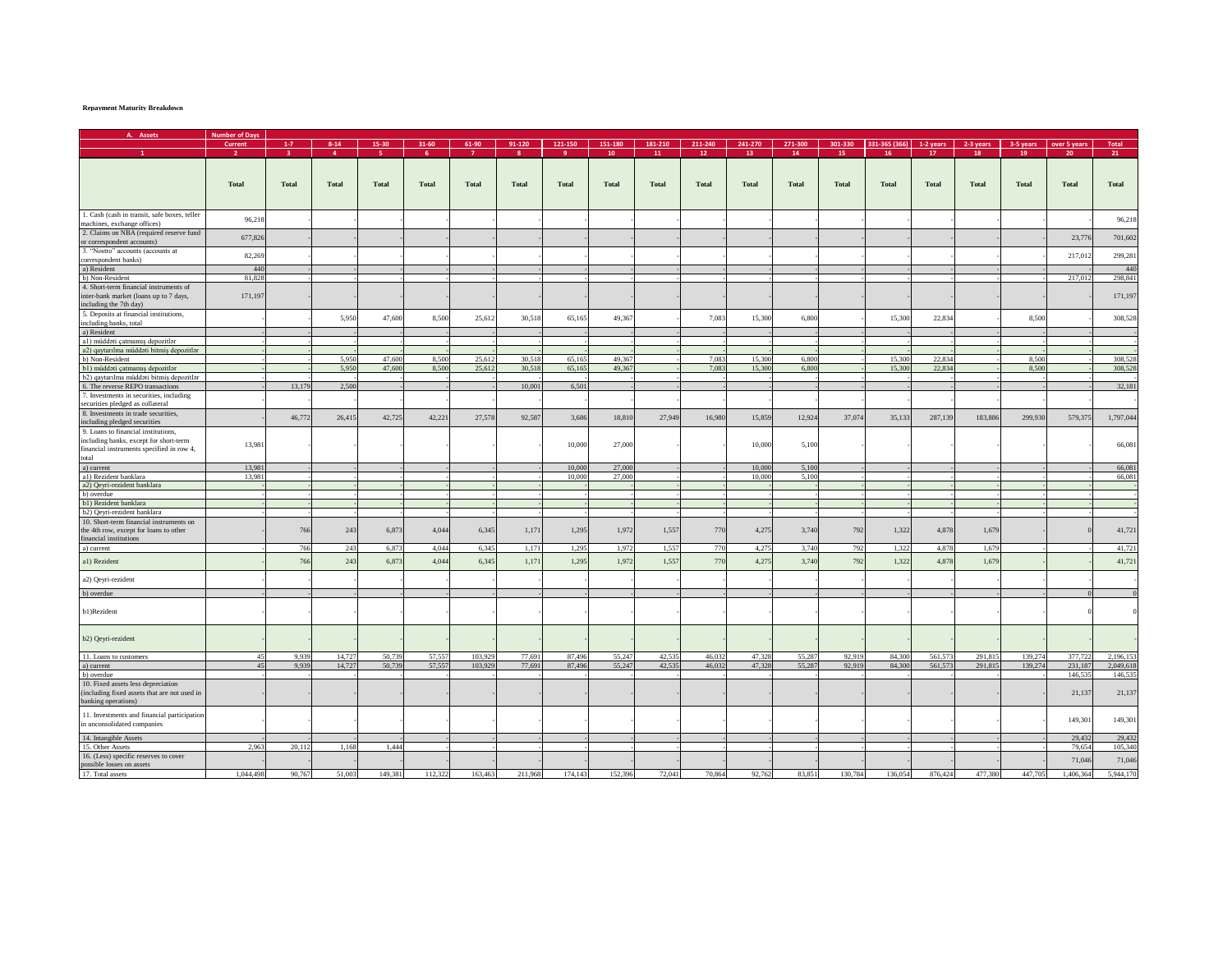## **Repayment Maturity Breakdown (continued)**

| <b>B. Liabilities and Equity</b>                                                                                                                           | <b>Number of Days</b> |                |                |         |        |         |         |         |         |         |         |           |         |           |               |           |           |           |              |           |
|------------------------------------------------------------------------------------------------------------------------------------------------------------|-----------------------|----------------|----------------|---------|--------|---------|---------|---------|---------|---------|---------|-----------|---------|-----------|---------------|-----------|-----------|-----------|--------------|-----------|
|                                                                                                                                                            | Current               | $1-7$          | $8 - 14$       | 15-30   | 31-60  | 61-90   | 91-120  | 121-150 | 151-180 | 181-210 | 211-240 | 241-270   | 271-300 | 301-330   | 331-365 (366) | 1-2 years | 2-3 years | 3-5 years | over 5 years | Cami      |
|                                                                                                                                                            | $\mathcal{L}$         | 3 <sup>1</sup> | 4 <sup>1</sup> | -5 -    | -6     |         |         |         | 10      | 11      | 12      | 13        | 14      | 15        | 16            | 17        | 18        | 19        | 20           | 21        |
| 1. Deposits of clients, except for deposits                                                                                                                | Cami                  | Cami           | Cami           | Cami    | Cami   | Cəmi    | Cəmi    | Cami    | Cami    | Cəmi    | Cəmi    | Cami      | Cami    | Cəmi      | Cəmi          | Cami      | Cami      | Cami      | Cami         | Cəmi      |
| of banks and other financial institutions                                                                                                                  | 3,022,879             | 1,016          | 361            | 4,726   | 50,768 | 72,873  | 35,960  | 24,060  | 25,148  | 21,064  | 11,974  | 116,941   | 7,234   | 233,291   | 57,397        | 561,935   | 148,539   | 47,587    | 90,699       | 4,534,455 |
| a) deposits of individuals                                                                                                                                 | 807,000               |                |                |         |        |         |         |         |         |         |         |           |         |           |               | 61,806    |           |           |              | 868,806   |
|                                                                                                                                                            |                       |                |                |         |        |         |         |         |         |         |         |           |         |           |               |           |           |           |              |           |
| b) demand deposits of legal entities (the<br>current (including current accounts of non-<br>bank financial institutions), and including<br>check accounts) | 2,215,879             |                |                |         |        |         |         |         |         |         |         |           |         |           |               |           |           |           |              | 2,215,879 |
| c) deposits of individuals with unexpired<br>payback term                                                                                                  |                       | 1,016          | 361            | 2,226   | 4,768  | 4,573   | 8,960   | 7,460   | 20,048  | 6,064   | 11,974  | 9,489     | 6,876   | 9,054     | 11,497        | 125,395   | 66,939    | 47,587    |              | 344,290   |
| d) deposits of legal entities with<br>unexpired payback term                                                                                               |                       |                |                | 2,500   | 46,000 | 68,300  | 27,000  | 16,600  | 5,100   | 15,000  |         | 107,453   | 358     | 224,236   | 45,900        | 374,734   | 81,600    |           | 90,699       | 1,105,480 |
| e) term deposits of individuals with<br>expired payback                                                                                                    |                       |                |                |         |        |         |         |         |         |         |         |           |         |           |               |           |           |           |              |           |
| f) term deposits of legal entities with<br>expired payback                                                                                                 |                       |                |                |         |        |         |         |         |         |         |         |           |         |           |               |           |           |           |              |           |
| 2. Loans of the NBA                                                                                                                                        |                       |                |                |         |        |         |         |         |         |         |         |           |         |           |               |           |           |           |              |           |
| 3. "Loro" accounts (correspondent<br>accounts of banks)                                                                                                    | 11,454                |                |                |         |        |         |         |         |         |         |         |           |         |           |               |           |           |           | 189          | 11,643    |
| a) Resident                                                                                                                                                | 5,704                 |                |                |         |        |         |         |         |         |         |         |           |         |           |               |           |           |           | 189          | 5,892     |
| b) Non-Resident                                                                                                                                            | 5,751                 |                |                |         |        |         |         |         |         |         |         |           |         |           |               |           |           |           |              | 5,751     |
| 4. REPO operations                                                                                                                                         |                       |                |                |         |        | 66,554  | 83,785  |         |         |         |         |           |         |           |               |           |           |           |              | 150,339   |
| 5. Short-term financial instruments of<br>inter-bank market (loans up to 7 days,<br>including the 7th day)                                                 |                       |                |                |         |        |         |         |         |         |         |         |           |         |           |               |           |           |           |              |           |
| 6. Deposits of banks and financial<br>institutions                                                                                                         |                       |                |                | 6,341   | 2,194  |         | 15,402  | 10,001  | 21,959  | 1.280   | 7,138   | 10.380    | 28,179  | 13,000    | 47,036        | 136,713   |           | 112       |              | 299,735   |
| a) Resident                                                                                                                                                |                       |                |                | 6,341   | 2,194  |         | 15,402  | 10,001  | 21,959  | 1,280   | 7,138   | 10,380    | 28,179  | 13,000    | 47,036        | 136,713   |           | 112       |              | 299,735   |
| b) Non-Resident                                                                                                                                            |                       |                |                |         |        |         |         |         |         |         |         |           |         |           |               |           |           |           |              |           |
| 7. Loans borrowed from banks (for a                                                                                                                        |                       |                |                |         |        |         |         |         |         |         |         |           |         |           |               |           |           |           |              |           |
| period of more than 7 days)                                                                                                                                |                       |                |                |         |        |         |         |         |         |         |         |           |         |           |               |           |           |           |              |           |
| a) Resident<br>b) Non-Resident                                                                                                                             |                       |                |                |         |        |         |         |         |         |         |         |           |         |           |               |           |           |           |              |           |
| 8. Loans borrowed from other financial<br>institutions, including international                                                                            |                       |                |                |         |        |         |         |         |         |         |         |           |         |           |               |           |           |           | 299,014      | 299,014   |
| organizations<br>9. Loans and deposits of central and                                                                                                      |                       |                |                |         |        |         |         |         |         |         |         |           |         |           |               |           |           |           |              |           |
| municipal government bodies<br>10. Municipal loans and placements                                                                                          |                       |                |                |         |        |         |         |         |         |         |         |           |         |           |               |           |           |           |              |           |
| 11. Mortgage loans purchased by the bank<br>for own resources                                                                                              |                       |                |                |         |        |         |         |         |         |         |         |           |         |           |               |           |           |           |              |           |
| 12. Payment term, including preference<br>shares, subordinated debt issued by the<br>bank and other debt obligations of this<br>nature                     |                       |                |                |         |        |         |         |         |         |         |         |           |         |           |               |           |           |           |              |           |
| 13. Other liabilities                                                                                                                                      | 14,441                | 19,578         |                | 577     |        |         |         |         |         |         |         |           |         |           |               |           |           | 18,700    | 51,089       | 104,392   |
| 14. Equity                                                                                                                                                 |                       |                |                |         |        |         |         |         |         |         |         |           |         |           |               |           |           |           | 544.592      | 544,592   |
| 15. Total liabilities (liabilities plus<br>capital)                                                                                                        | 3,048,77              | 20,594         | 369            | 11,645  | 52,962 | 139,428 | 135,147 | 34,061  | 47,107  | 22,344  | 19,112  | 127,321   | 35,412  | 246,291   | 104,433       | 698,648   | 148,539   | 66,399    | 985,582      | 5,944,170 |
| 16. Net amount of financial assets<br>(liabilities) for each period (row 17 in<br>Table A less row 15 in Table B)                                          | (2,004,276)           | 70,173         | 50,634         | 137,736 | 59,360 | 24,036  | 76,821  | 140,082 | 105,289 | 49,696  | 51,752  | (34, 559) | 48,439  | (115,507) | 31,621        | 177,776   | 328,840   | 381,305   | 420,782      | $\Omega$  |